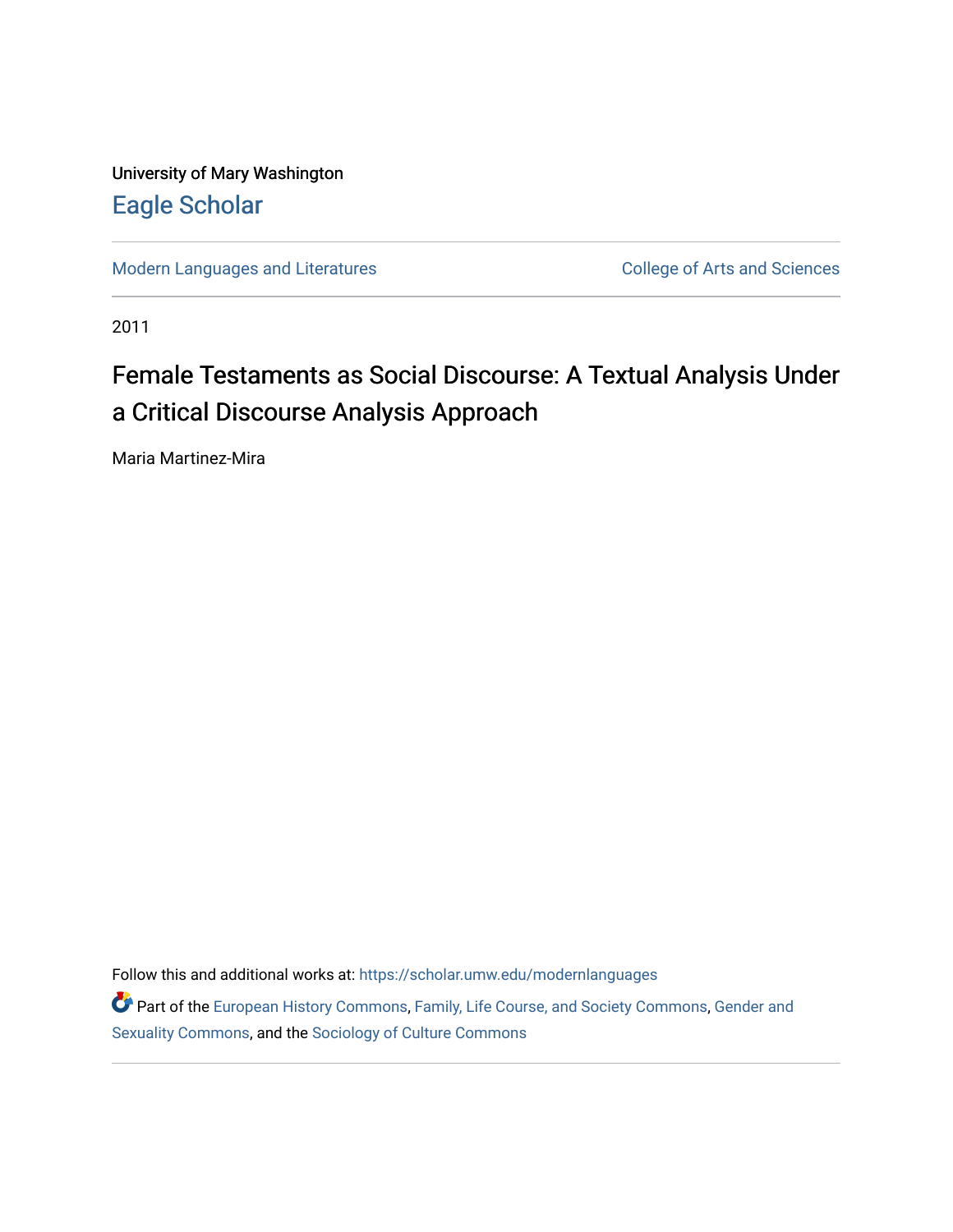# **Female Testaments as Social Discourse: A Textual Analysis Under a Critical Discourse Analysis Approach**

# **María Isabel Martínez Mira**

*Associate Professor of Spanish University of Mary Washington Email: mmira@umw.edu* 

**Abstract** *The following article is an analysis of 33 female wills (from 16th-20th centuries) found in notarial protocols at the Murcia Regional Archives (Murcia, Spain). Using a Critical Discourse Analysis framework, with special emphasis of Pierre Bourdieu's postulates, this article studies how women handle gender, cultural, and power relations, challenge social hierarchies and, at the same time, reproduce them in their attempt to look respectable/honorable, assert their power, redefine themselves and negotiate their public image.* 

**Keywords***: female wills, social discourse, power relations, public image, creating face.* 

## **1. Introduction**

 $\overline{a}$ 

When attempting to write anything related to the 'history of women,' it is not infrequent that some scholars experience a series of disruptions. Because of the development of specific demographic or socio-cultural, historical events, women's voices have not always been shown to the general public, recorded for future generations, and more importantly, they have not always been given the chance to make their voices heard in a Western society where, since time immemorial, the male authority has prevailed. As Zemon Davis and Farge (1993:1-2) claim, "what men said and wrote about [women] did not capture the reality of women's presence. (…) Woman was not revealed but invented, defined by means of a learned gaze that inevitably robbed her of her substance. (…) It is not surprising that historians (…) long neglected the presence of women. Writing history in the masculine gender, they did not allow sexual differences to inflect their narrative."

These views confirm one specific fact: throughout the years, almost anything written about women reflects what men think of women rather than women's universe from a woman's perspective, and therefore women have seen how their chances to express their views have been significantly restricted, due mainly to male dominance and their negative characterization of women in several scenarios. During the Middle Ages, as specified by Casagrande (1992:77) in her discussion of how the Dominican Humbertus de Romanis and the layman Francesco of Barberino classified women in their respective works, "for both writers, however complex a society they portrayed, the female half was identified according to a value-system and a hierarchy set up by the male half."<sup>1</sup> This continued during the Renaissance, the Enlightment years,<sup>2</sup> and with the  $20<sup>th</sup>$  century struggles to achieve the equality of sexes. Throughout the years and in different countries, women have faced these male-dominated views and have been witnesses of how the latter limited their role in society, and yet, despite the limitations that society might have

 $1$  Of course, there are differences in the appreciation and status of women, depending on which social group they belonged to

<sup>2</sup> For example, Hufton (1993:15) quotes an excerpt from British essayist Richard Steele offering the following definition of a woman: "A woman is a daughter, a sister, a wife and a mother, a mere appendage of the human race" (*The Tatler*, no. 172).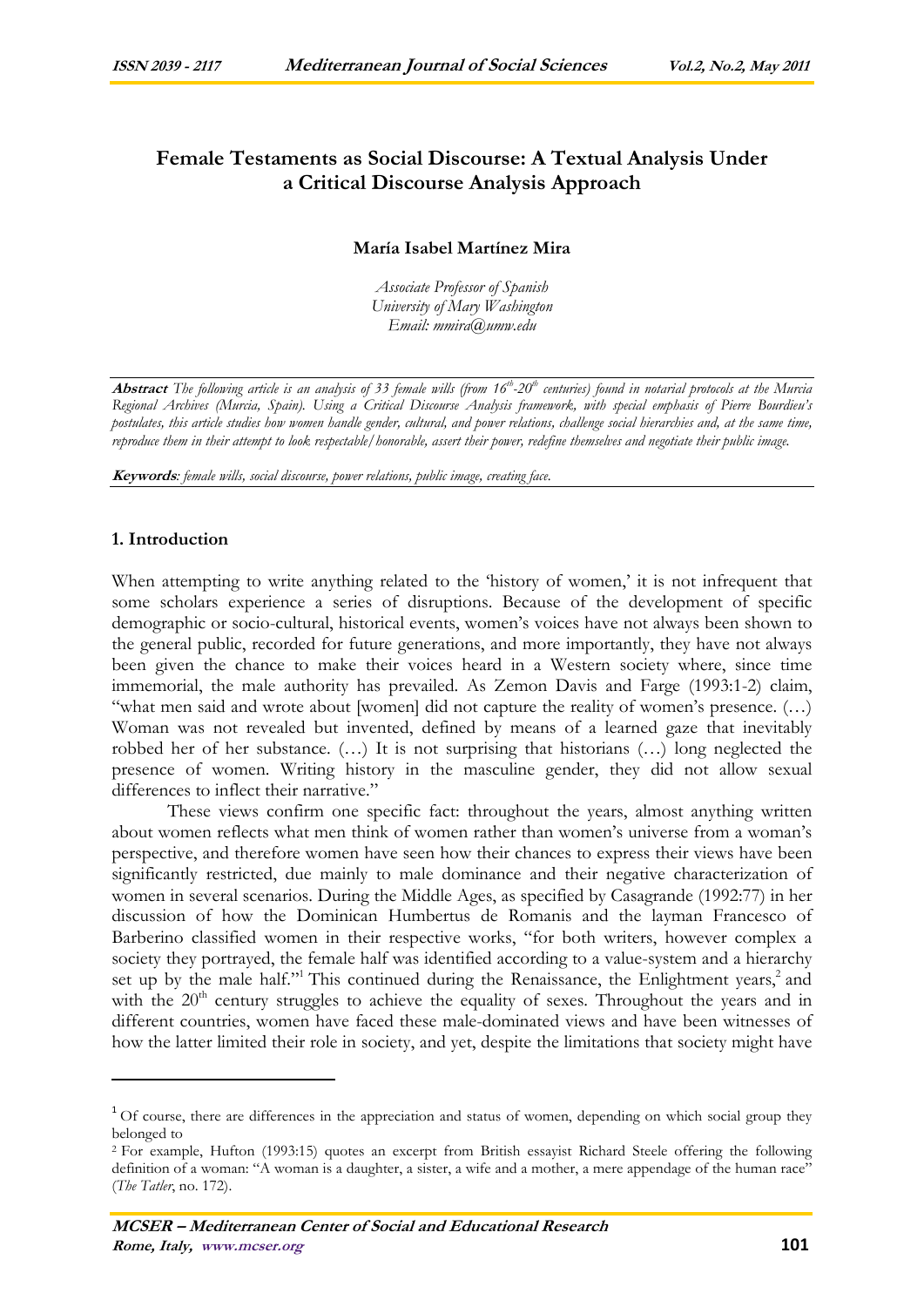imposed upon them, women have kept trying to eliminate obstacles, develop their own perspective and eventually be heard. It is the researcher's goal to find those voices and study what these women have to say, and with that aim in mind, the purpose of this article is to study and analyze the testaments written by women from the city of Murcia (Spain) from the  $16<sup>th</sup>$  to the  $20<sup>th</sup>$  centuries. More specifically, the idea is to use these testaments as a tool to reconstruct and identify female social discourse, how they used it to make themselves 'heard' and, crucially, how they use language to negotiate and redefine social roles, gender, class and cultural practices and, eventually, power relations. It is for this reason that a critical discourse approach to the analysis of these documents (with special emphasis on Bourdieu's views on the process behind social change and the maintenance of earlier experiences/traditions) seems to be the most appropriate framework.

As specified by van Dijk (2001:352), critical discourse analysis (henceforth CDA) is "a type of discourse analytical research that primarily studies the way social power abuse, dominance, and inequality are enacted, reproduced, and resisted by text and talk in the social and political context." If as specified by Fairclough and Wodak (1997: 271-80), discourse (1) addresses social problems, (2) constitutes society and culture, (3) does ideological work, (4) is historical, (5) is interpretative and explanatory, (6) is a form of social action, (7) addresses social problems, (8) functions as a mediator between society and text, and (9) power relations are discursive, this framework seems to provide the most accurate tools to do the type of analysis specified above.

From all theoretical perspectives associated to CDA, Bourdieu's views, in fact, provide an excellent background to the topics that will be discussed here. In his discussion of "symbolic violence" i.e. "the subtle imposition of systems of meaning that legitimize and thus solidify structures of inequality," (Wacquant 1998:217), Bourdieu considers masculine domination the paradigm of symbolic violence, and it has been present from ancient to our contemporary times, as the following examples will show. For example, according to Roman law, women were considered to have "weakness of mind (*imbecilitas mentis*), flightiness, and general infirmity (*infirmitas sexus*)" (Thomas 1992:144). In King Alfonse X the Wise's description of marital duties in the late Middle Ages in his *Siete Partidas<sup>3</sup>* (more specifically, in number four), women are portrayed mainly as mothers, children caretakers, and wives, all within the 'closed context' of their households. <sup>4</sup> Alfonse X the Wise specifies rights and duties of both men and women towards each other when they marry, also adding that part of the man's job is to teach and correct her when she does/says something wrong, and whereas men can fulfill their duties, functions and roles in the 'outer space,' women are confined within the house walls.<sup>5</sup> In Spain, for example, women's own decisions to acquire property, work, open bank accounts, etc., lacked legal value and had to be authorized by a male figure (this law was not changed until the May  $2^{nd}$ , 1975 law reform of the Spanish civil code).

This particular view could be explained as a result of what Bourdieu defines as 'habitus,' i.e. the (re)production of societal structures and practices that are perpetuated throughout time.

<sup>&</sup>lt;sup>3</sup> "Seven-part Code."

<sup>&</sup>lt;sup>4</sup>Of course, this needs to be taken cautiously, since social and economic differences shaped the impact of these views among women (e.g. the discourse is different in testaments depending on which level of the social scale the woman belonged to; different social stratification conveys different types of discourse, although some commonalities can be found). An exception to this can be found in the case of abbesses, for example, who as part of their duties, held a type of power that regular women did not possess. Another example would be the case of female members of nobility who eventually managed to govern territories.

<sup>5</sup>There are some exceptions to this. For example, in one of the documents from Peter I from Castile, which specifies the salaries for workers, there is a distinction between 'male' and 'female' workers, and the document makes reference to the fact that they work 'outside.' Of course, nothing is said about what kind of worker a woman was considered to be, whether she actually went to work somewhere else or whether it was something she might do outside her household in her free time.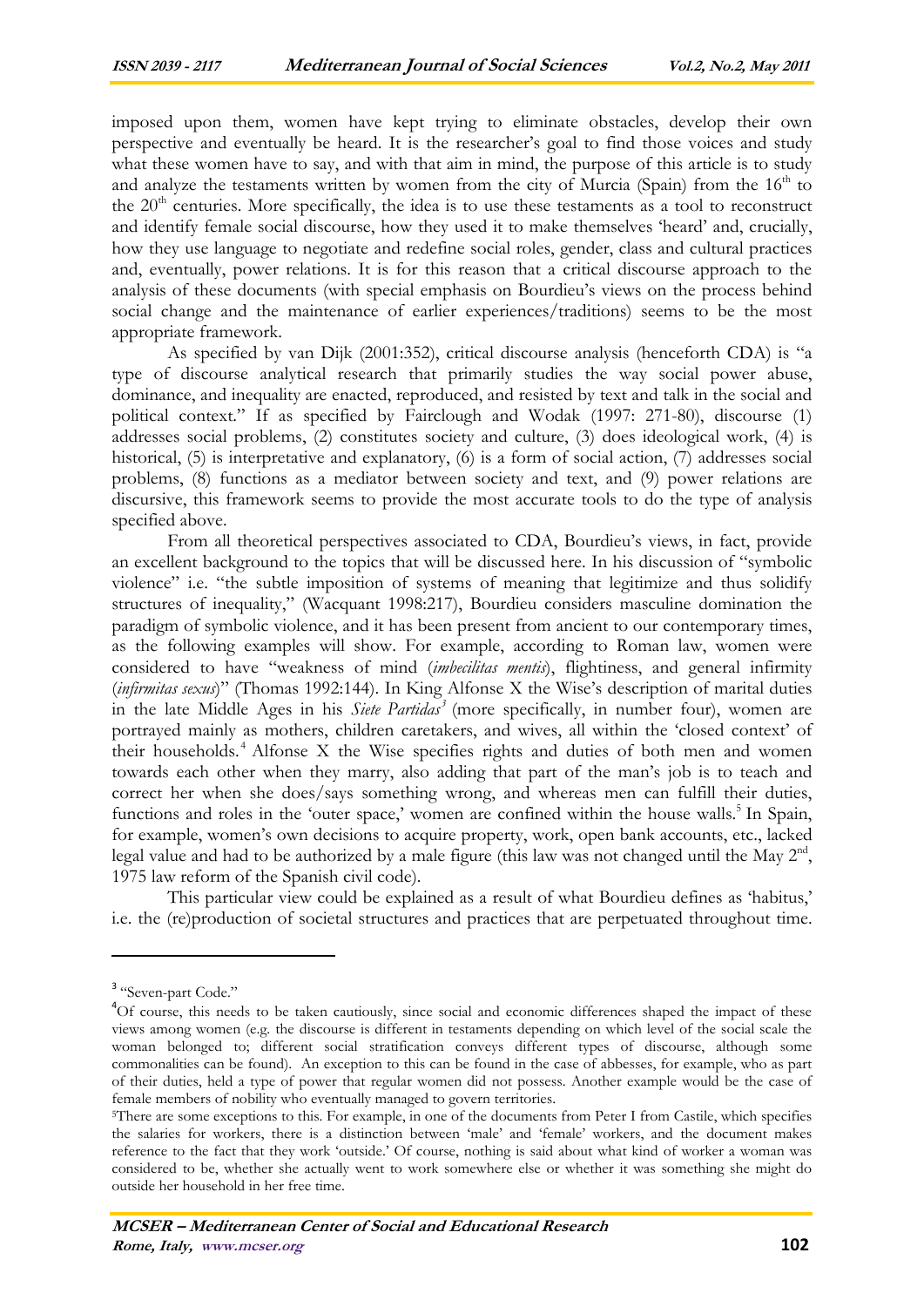As Wacquant explains (1998:220-1), "these unconscious schemata are acquired through exposure to particular social conditions and conditionings [and are] shared by people subjected to similar experiences (…) these dispositions are malleable, but within the limits set by primary (or earlier) experiences." What is very interesting is the relationship between 'habitus' and 'fields,' the latter being "arenas of struggle (…) a 'battlefield' wherein the bases of identity and hierarchy are endlessly disputed over (…) these dispositions are malleable, but within the limits set by primary (or earlier) experiences." (Wacquant 1998:221). If male domination has been perpetuated as a 'habitus' throughout the centuries, and we view testaments as 'fields' and the venue through which women could potentially make their voiced heard, in spite of their fixed nature and structure, last wills are the perfect tool for women to question hierarchy, social status and power relations, given the fact that, despite the male domination, last wills were the only documents that women were able to write without a male's permission, therefore, a chance to be distinct and position themselves in society.

As a matter of fact, 'distinction' and its relation to the study of cultural practices is one of the most crucial elements discussed by Bourdieu. According to him, any cultural practice takes its social meaning and ability to express social difference/distance from its location of similar objects and activities, i.e. how it relates to them. He defines the 'hierarchy of lifestyles' as the 'misrecognized retranslation of the hierarchy of classes," i.e. how members of a particular group reposition themselves according to the crossing of what Bourdieu defines as 'economic' and 'cultural' capital through the negotiation of these two parameters. More specifically, "the representations that individuals and groups inevitably engage in their practices [are] part and parcel of their social reality. A class is defined as much by *its perceived being* as by *its being*" (Bourdieu 1979/1984:564; emphasis mine).

We can now turn to the analysis of female wills, how these documents reflect these issues, how these women handled this situation, and what their discourse in these documents shows. The choice of female testaments as our object of study is not arbitrary. Testaments are documents with a very straightforward format and a content full of formulaic language, thus not the type of writing were one might expect any 'vindicating' attitude. In fact, and as specified by Benadusi, "male testators […] defined the boundaries of patrilineage and the order of gender hierarchies [...] Research on testamentarial practices and other legal texts has clearly pointed to the legal and economic marginalization of women. The legal tradition in conjunction with familial practices excluded women from property rights and inheritance, while placing the responsibility for the preservation and the distribution of wealth on men."<sup>6</sup> As a document that might inherently show how women's were constrained in their opportunities to "inherit and bestow property," in Benadusi's words, the study of the '(hidden) content' of the language gives as a unique chance to learn about women's fears, attitudes in life, views on society, class, family and gender relations. As a matter of fact, testaments were the one and only documents with legal validity that women were able to produce without a man's permission<sup>7</sup>. What women reveal in their last wills is valuable information about how their lives were structured in terms of power, moral principles, attitudes towards the afterlife, and how all this shapes social behavior. After all, and as Salter (2007:118) claims, the use of testaments is particularly valuable when "reconstructing the lives and attitudes of people who are otherwise lost to history." If there is a topic where this statement fully applies, it is in the study of women and their role in society throughout history.

<sup>&</sup>lt;sup>6</sup>Therefore, it is crucial to study these documents and try to determine what women really do when they distribute their belongings.

<sup>7</sup> However, as pointed out by Reid (2004:155) in his discussion of women's rights to make a will in Roman times, "women were able to make a will but only with the consent of guardians who should not have a direct interest in the will." As he explains, women had to undergo a process known as *capitis diminution* in order to seek "the protection of a guardian independent of her family […] who might look after her interests and approve the will." (2004:278)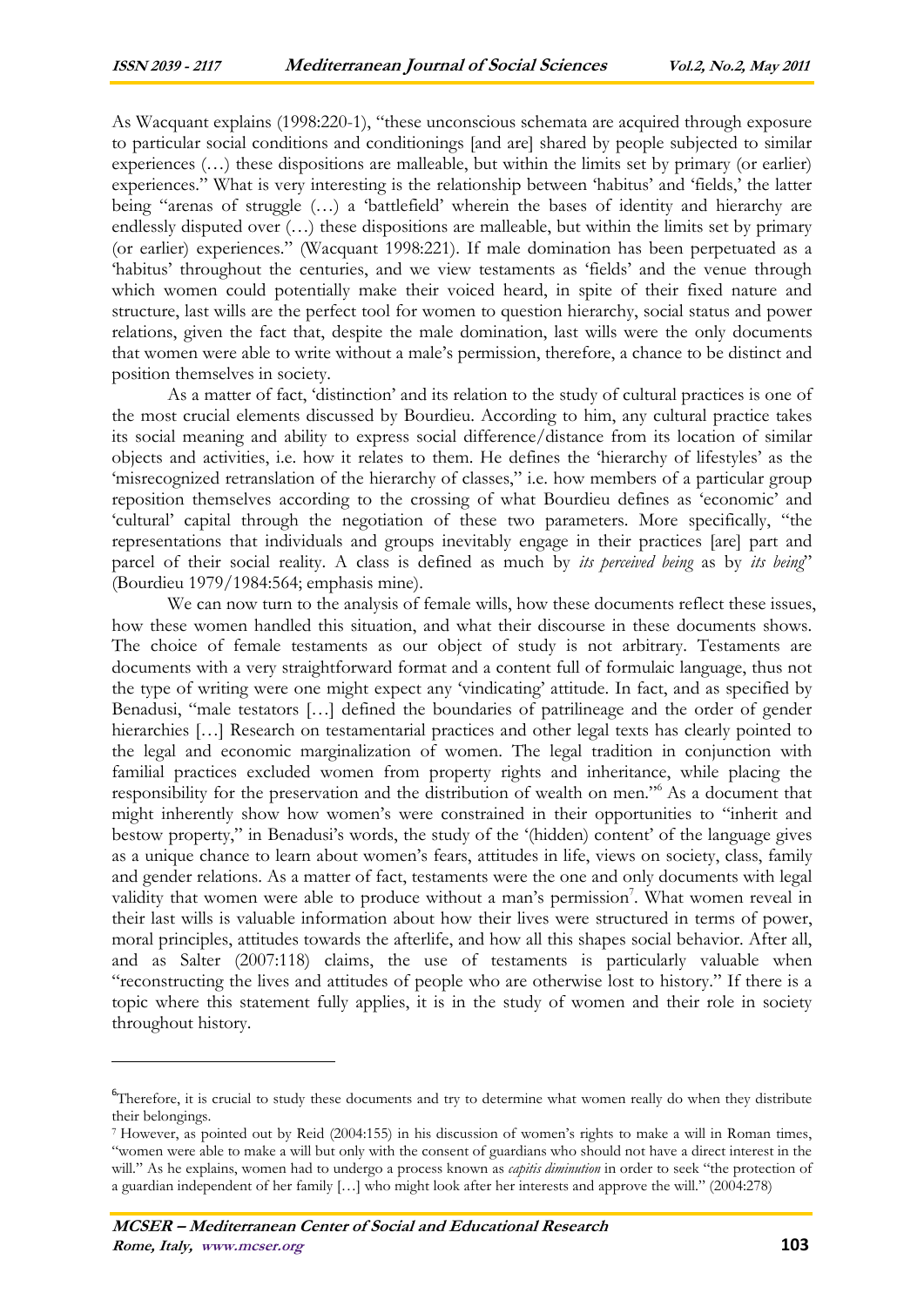The insights that this analysis can provide to the study of female testaments are numerous. In a society where women were not valued beyond their role as mothers and caretakers, a society which diminished their legal value and presence and limited their performance outside the house walls, women get the chance to be in charge of drafting a document for which they do not need male authorization. With this in mind, our research will specifically focus on the following:

(1) Using the relationship between 'habitus' and 'field' and focusing more on the procedure rather than in the implications for the class debate, how do these women negotiate social parameters and practices and represent themselves through the language they use?

(2) Do they use language to depict their social roles and challenge them?

(3) Based on their language use, and using the terms that Bourdieu chose to define class, are these women more interested in their 'being' or in their 'perceived being'? Specifically, are these last wills a tool to transmit wealth to future generations, reflect the 'habitus' that surrounded them, or did these women have an 'agenda' that shows in the drafting of the document?

#### **2. Analysis of Wills**

 $\overline{a}$ 

The testaments selected for this presentation have been chosen with a diachronic perspective in mind, also trying to reflect different layers of the sociodemographic scale and seen as social discourse. Although constrained by the lack of specification and description of many of the documents analyzed (e.g. no references to any traditions, their social relations, and the deteriorated state of most of the documents), especially those pertaining to the  $16<sup>th</sup>$  century, one thing seems to be clear: in the analysis of the thirty-three female testaments used for this article, we have been able to corroborate the same trends pointed out by Benadusi in her study of female servants testaments in Italy. As she specifies, "female and male testators exhibited distinctive patterns in their legacies. Women spent more time than their male relatives distributing gifts and dictating itemized lists of their jewels, clothes, household objects, and other personal items. They bestowed their possessions on relatives as well as friends and on sons and brothers as well as daughters, daughters-in-law, and sisters. They rarely forgot to give something to their servants and made donations to charitable and religious institutions, chapels, and hospitals more often than their male kin did. (2004:181). This is indeed the case in almost every document, where the lists of churches or convents to which these women donate some money, together with the charities they support, seem to be endless sometimes. In a similar fashion, the itemized lists of clothing and household items and their beneficiaries are clearly stated, sometimes explaining the reason why that specific person was entitled to them.

The other thing that seems very recurrent is that, regardless of the century, and conforming to Bordieu's idea of 'habitus,' not much progress seems to be made when it comes to women's cultural attainment throughout the years. In all documents consulted, only two women sign the testament themselves, with the rest either not mentioning this at all or actually specifying that a witness signed for them since they were illiterate.<sup>8</sup> In spite of this, the analysis of the language of these documents allows to uncover the way in which these women negotiated how they portrayed themselves to society, how they used their possessions and belongings to shape their relations to others and, in Bourdieu's terms, establish power relations, distance

<sup>&</sup>lt;sup>8</sup> None of the testaments include further information about cultural attainment: the woman just states that she is illiterate, without any mention to the fact that she might have been unable to study, or whether she regretted that fact. Women's cultural attainment is minimal, especially within the context of academic achievements. With the exception of very few of them, they did not know how to read or write; in fact, the references in their testaments to the fact that they cannot write are constant, and the ones who do have very rudimentary handwriting. There is no reference to the distribution of books between their heirs.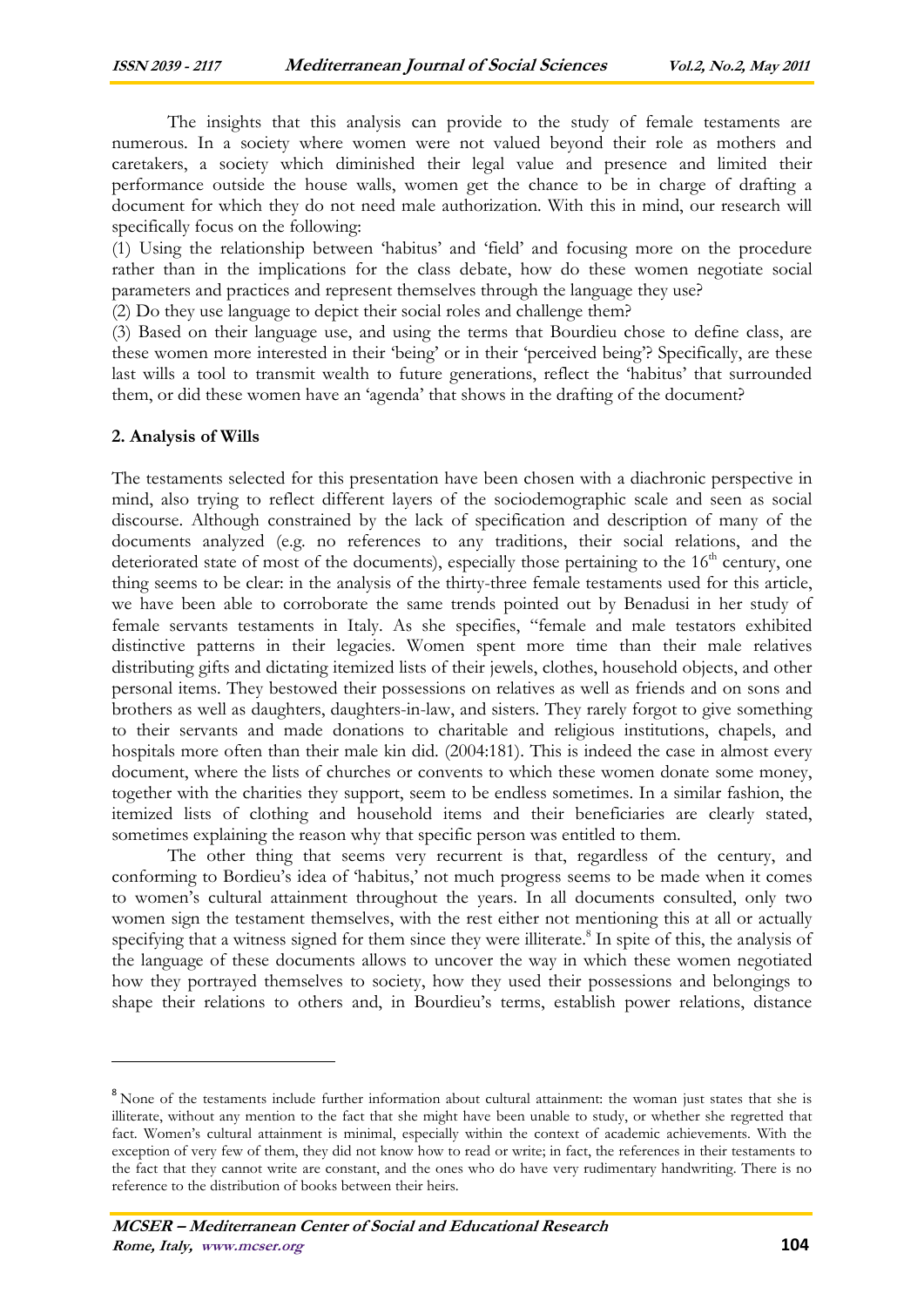themselves from others in order to exercise power and reproduce some of the power dynamics that, paradoxically, men exercised and used in women's detriment.

 As mentioned in previous paragraphs, women showed a preference to leave their possessions to the less favored. Their testimonies seem to portray a desire to produce an equitable distribution of what they had. If the woman had several children, everything was equally distributed among them,<sup>9</sup> and if one of the children got more inheritance, the woman normally specifies that the reason behind it has to do with the fact that that particular son or daughter took care of her during a long illness, or (s)he allowed her to live with them when she was undergoing a difficult situation and had nowhere else to live. The beneficiaries are those related by blood to the woman writing the testaments and others who are not.

 Although there is no doubt that, generally speaking, these women were thankful individuals, sensitive to the affections displayed towards them, and willing to reciprocate accordingly, we have to wonder whether these women did not have other reasons to show such affection and behavior. If we think of the idea of the testament as the 'field' in which women 'battle' and 'struggle' to (re)define themselves in spite of the 'habitus' that surrounded their lives, we get very interesting readings out of those words stated in the testaments. In these documents, we see women clearly stating what they own, how charitable they are, and making very obvious what balanced, fair, forgiving and thoughtful individuals they are. Here you have some examples found. $10$ 

#### *2.1 Looking Respectful*

(a) Josefa Guerrero y Ruiz (October 4, 1800): "I declare that my only and universal heirs be (…) María Teresa Tuero and Agueda Martínez, **my servant**, so that what they find, take and inherit **be shared and divided equally.**"

(b) Juana Hernández Jiménez (July 7, 1800): "I declare that Salvadora García, my niece, owes me some money (…) I want **by my own will to forgive her and release her of that debt and as my duty**, I release her **and ask her to commend my soul to God***.*"

(c) Ana Hernández (February 25, 1750): "I want, and it is my will, that Miguel Torralba, my son (…) he owes me some *maravedís*, <sup>11</sup> but I definitely **forgive him/release him from** that debt for all the help that he has provided me and for the love that I have for him."

(d) Catalina de León (November 20, 1607): "I name my children as my universal heirs **dividing all my possessions equally among them, without having arguments with each other, nor demands/claims [against each other], because they will only rest in heaven if they behave as good brothers and sisters**."

So besides portraying them as good-willed human beings, very equitable and forgiving, thus reflecting the fairness that comes with the exercise of power (as seen, for example, in the figure of a king), what else does this language do for these women, and most importantly, how does it portray them as? The analysis of these documents seems to support the idea that women used this language in their attempt to create 'face' (Brown and Levinson 1987).<sup>12</sup> As mentioned

<sup>9</sup> The study of these female wills confirmed the fact that women accepted marriage as a social status for their protection. Only 7% of the women are single, whereas the number of widows who remarry increases to a 12%. Women seem to have a longer life span than men (40% of the women are widows), and 70% of them have children.

<sup>&</sup>lt;sup>10</sup> Emphasis mine in all examples. The translation from the original documents is also mine.

<sup>&</sup>lt;sup>11</sup> Type of currency.

<sup>&</sup>lt;sup>12 "The term</sup> face may be defined as the positive social value a person effectively claims for himself by the line others assume he has taken during a particular contact. Face is an image of self-delineated in terms of approved social attributes." (Goffman 1955:213) Goffman, Erving (1955). On Face-work: An analysis of ritual elements of social interaction. *Psychiatry: Journal for the Study of Interpersonal Processes* 18(3), 213-231. Reprinted in Goffman (2005, pp. 5–46). With this notion of 'face,'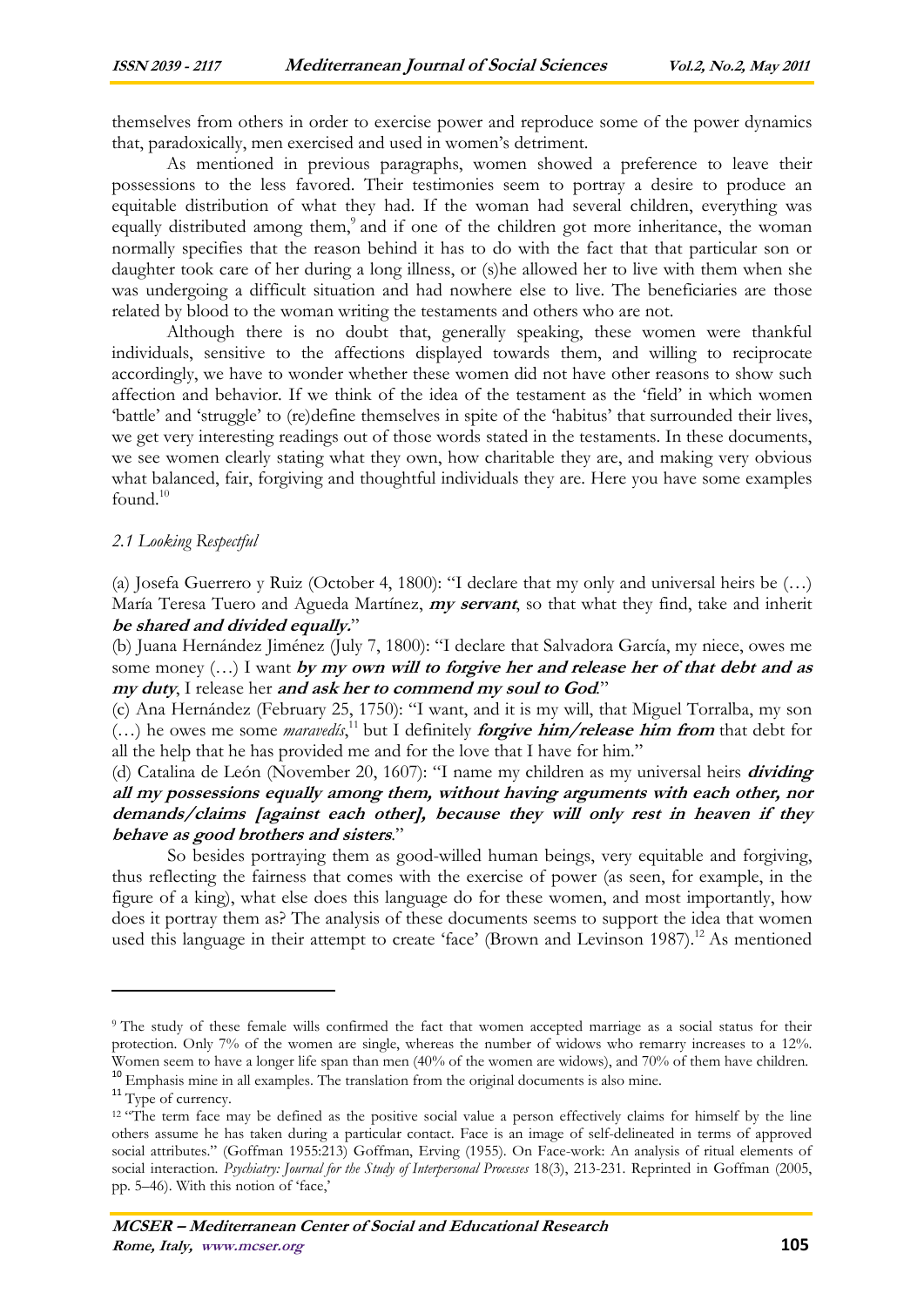by Huang  $(1987:71)$ ,<sup>13</sup> "face is a sense of worth that comes from knowing one's status and reflects concern with the congruency between one's performance or appearance and one's real worth." With their choice of words, and the acts they entail (e.g. forgiveness in the previous examples), these women negotiate the most 'public' perception of themselves. Being so naturally and genuinely forgiving portrays these women as respectable, worthy human beings and, most importantly, creates a positive and honorable reputation for them. If men in power are supposed to show this fair, forgiving and equitable behavior, these women make sure they display the same features and, once it is reflected in paper, it becomes a statement with long-lasting duration, thus creating a respectful memory. This is crucial because, as stated by Bourdieu, not only do these women want to be honorable, but their choice of words clearly shows that they also want to 'look' honorable.

However, it is in the analysis of the items they bestow on others where we get a clearer picture of who these women are, how they use the testaments to thwart male's "symbolic violence," in Bourdieu's words and, most importantly, to negotiate their position in society and their public image in power-related terms and the exercise of power. As Benadusi points out, female wills become "an outlet for voicing publicly and legally women's vision of the social order they lived in" (2004:819), i.e. the 'field,' in Bourdieu's words, where these women reposition themselves effectively, choose the way to be seen by others, and also a venue to set up that 'difference" mentioned by Bourdieu. In other words, testaments are the vehicles used by these women to show some sort of "vindicating" attitude, yet "perpetuating" the "habitus" implied in social differences and hierarchies, specifically, some of the "male attitudes" when negotiating power relations in order to define their own. The analysis of the following example will try to clarify that, and will prove how different aspects of life actually overlap in women's presentation of themselves in the documents.

#### *2.2 Repositioning Themselves in Society*

 $\overline{a}$ 

We begin with the examples in which these women (re)position themselves in society. The detailed inventory lists of what they own and who gets it is a good example of that. As pointed out before, women are more accurate in their inventories than men, and after the Tridentine reform, they were definitely encouraged to make donations to the less favored ones. This definitely creates face, but it also has other more subtle implications. Take the following excerpt from the testament of Teresa de Guardiguela (1502): "I wish and I demand that 100 *marevedís* be given to her servant for how she served me, **for my peace of mind**." This perfectly complies with the values of respectability, charity and honor mentioned before; however, the money she leaves the servants is just a fifth of what she donates to Our Lady of Arrixaca, for example, as specified later in the document. Here we have the case of a woman who is charitable with a servant, but less than with a religious devotion. In fact, and quite paradoxically, religion was one of the outlets where women could find some sort of social promotion and could be seen/considered in the 'public sphere,' so to speak. It could be the case that, in her attempt to 'create face' and participate in the public domain, Teresa de Guardiguela decided to donate more money to a religious devotion to reinforce her image of pious church member, faithful parishioner and, in fact, contributing to support Bourdieu's idea that the 'perceived being' is almost as important as the 'being.' There are other examples in some of these testaments showing how important it was for women to belong to religious brotherhoods; these women were fully aware of the privileges and benefits involved in their membership, therefore feeling entitled to claim them as part of their burial procedures. Besides contributing positively to their own respectability, women realized this was a great platform to negotiate their public image and

<sup>13</sup> Huang S. (1987). Two Studies of Prototype Semantics: *Xiao* 'Filial Piety' and *Mei Mianzi* 'Loss of Face', *Journal of Chinese Linguistics* 15: 55-89.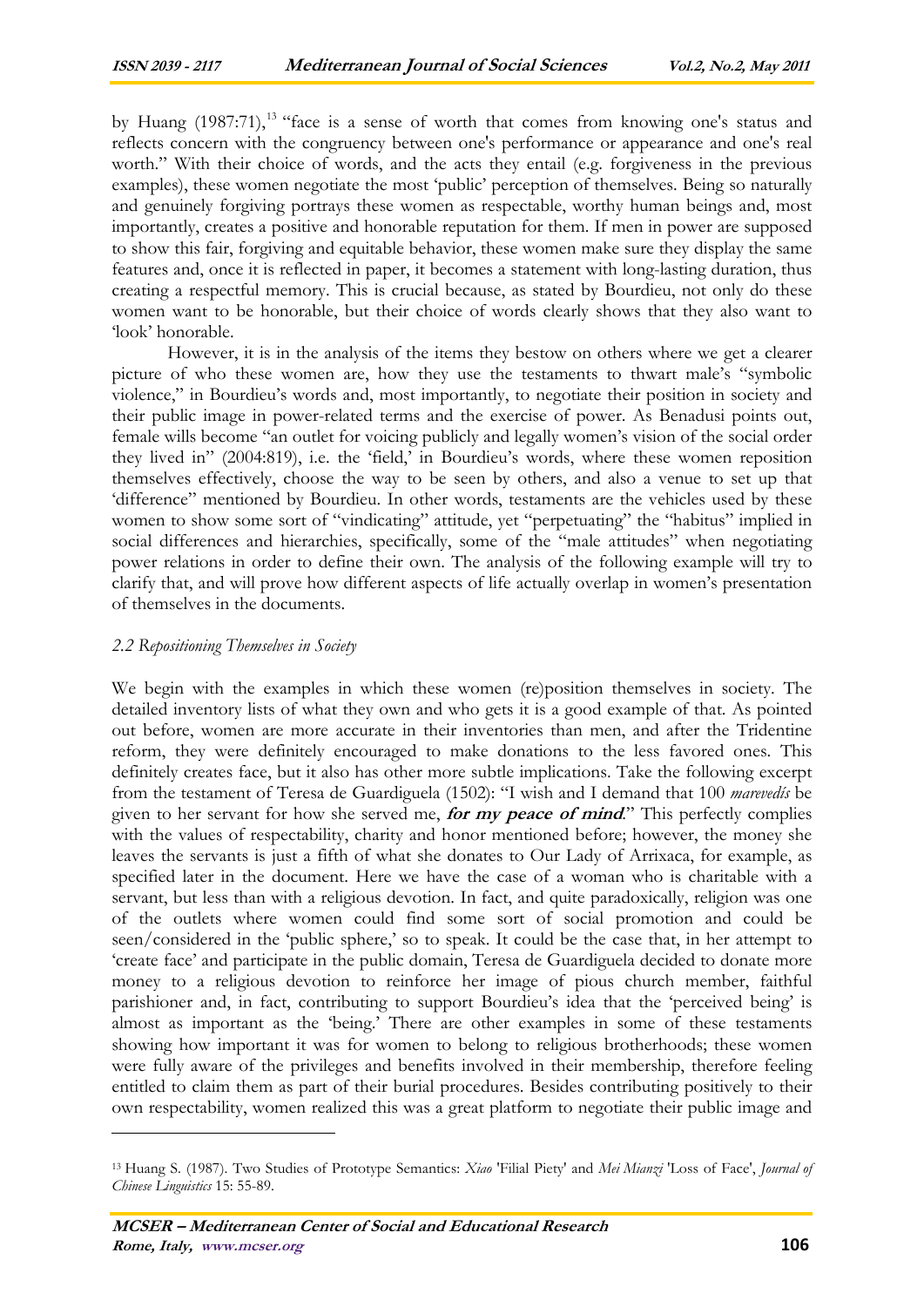convey the honorability and social status they were looking for (some of the women stated in their testaments that they belonged to two of these groups).<sup>14</sup> See the following examples.

(a) Justa Hernández (December 27, 1607): "… that I be buried wearing the St Francis habit and my body be accompanied by 12 clergymen until we arrive at the church and  $\Pi$  also want the banner of the Carmen and Concepción brotherhoods [to be carried].

(b) María Marco Márquez (November 2, 1800): "I confess that I belong to the Good Star Brotherhood (…) and I also belong to other brotherhoods for which I own registration papers. I want that after my death the Main Brother be informed of my death so that all the benefits that I am entitled to be carried out."

(c) Juana Hernández (July 7, 1800): "I belong to the Saint Rita brotherhood, and I want that after my death the Main Brother be informed so that all the benefits that I am entitled to be carried out."

 After reading these fragments, it is clear that women not only want to proclaim their devotion, but they use their testament for an interesting 'being/pretending' game, so to speak. Their detailed voicing of what they own, the number of masses they require for the salvation of their souls and others', and the vehemence with which they claim to be members of those brotherhoods and request that the benefits of such membership be bestowed upon their death only means one thing: they want those things to shape who they are, and the shape the perception of themselves that they want others to have, i.e. again contributing to the creation of face, respectability and honorability.

 It is time now to focus on these women's legacies and the gifts they give to their heirs. This is a crucial issue, since the 'reading between the lines' in the words that we read in these documents display the subtle ways in which these women position themselves with respect to their heirs, specifically when they make donations to their servants, and make the 'social distance' more evident. In fact, what we read is how these women reproduce class hierarchies in their donations, thus reflecting the 'habitus.' This is not to say that these women perpetuate the century-long tradition of discrimination against the less favored, but what appears evident is that they reflect the society in which they live and the hierarchies that it conveys. According to Benadusi (2004:817), "mistresses' gifts to their servants, […] while certainly revealing compassionate feelings of appreciation and generosity, might have also created a bounded space in which the social status of the employer was reinforced and at the same time the social inequality of the relationship between servants and mistresses was reproduced, thus indirectly and symbolically placing mistresses in a dominating position." This is exactly what we see in these testaments.<sup>15</sup> This is even more striking is the case of María Navarro Pérez, whose last words included the following: "It is my will that to Manuela Mateo […] and to Catalina González, mother-in-law of the former, both of them **who are in my assistance without earning any salary, and I hope will continue until my death** [...] and I want that to each of them 20 pesos are given and if one of them died, the remaining one should get 40 pesos and [I ask them to] **pray for my soul and commend it to God**." Here you have the case of a woman who actually states that she has two servants working for her who are not being remunerated. Even more striking, she hopes that these two women continue being at her service without any change to their economic situation. For example, Benadusi (2004:822) claims that "it was not unusual for masters to fail to compensate fully their servants for a lifetime of work (…) That

<sup>&</sup>lt;sup>14</sup> After the Tridentine reform, it is of no surprise that religious devotions played an important role in people's lives, and these women are no exception. Of course, their participation was very limited, and they did not have a vote; they only have to pay an initial membership, which gave them access to the same privileges than men had when they died.

<sup>15</sup> Take, for example, the words of Teresa de Guardiguela who left 100 *maravedís* to her servant, but 500 for the religious devotion she supported. In her will, Teresa also mentions that she owns several houses; obviously her social status was higher than other women's, and she does make sure it shows in the way she phrases her last will.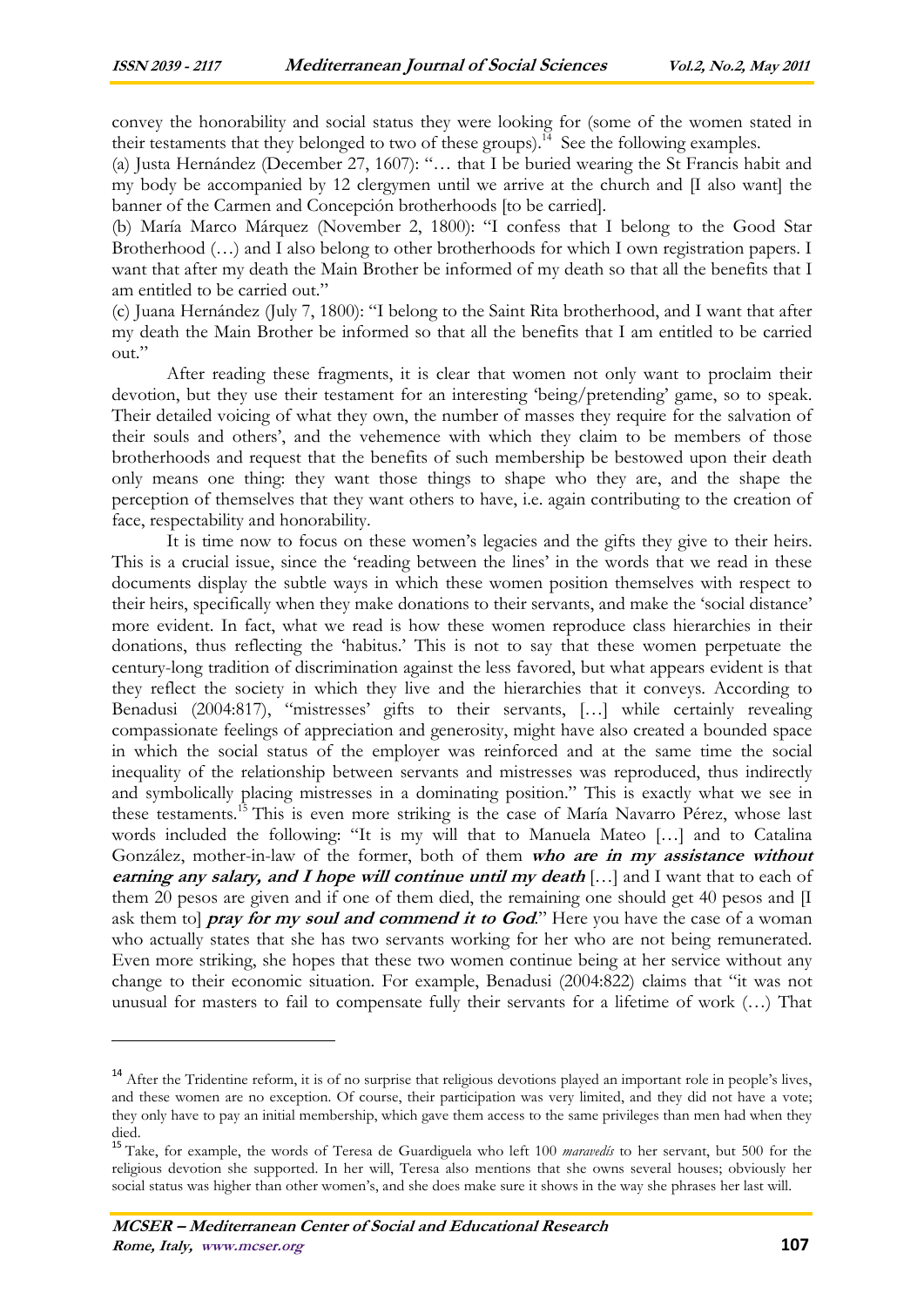masters and mistresses did not pay their servants regularly is apparent in the last wills of both masters and servants," and here we have an example. However, this woman hopes that, despite this obvious inequality, the two servants keep working for her. It seems that social inequality was very obvious in that time to the point that these two women might be working for their mistress even without being paid for it but at least they got taken care of and were able to eat and live somewhere. Two things need to be pointed out. First, the way in which María Navarro negotiates social hierarchies and how she incorporates a discourse of potential subjugation, since her heirs have to fulfill very specific conditions that she states, therefore reaffirming her authority and power over their servants or other people, their language being clear indicators of this. Consider the following examples.

(d) Josefa Guerrero Ruiz (October 4, 1800), leaving her maid as one of her heirs, states: "she must only have the usufruct of the land during the days of her life, **without being able to sell the land at all."**

(e) Isabel Amador de Lozano (June 16, 1607): "I clarify that to this day Adelino Mercader owes me 300 *reales<sup>16</sup>* from an order of silk that I already delivered and for which he had already paid part of it (…) he still owes me (…) **I order/demand that he pay me**."

In addition to this, notice how many of the previous examples contain a reference to these women asking their heirs to 'commend their soul to God' after they allot some gifts/possessions to them; if the heirs do not fulfill these women's last will, the heirs' eternal salvation might be jeopardized, and quite frequently, women resort to this type of 'religious subjugation' in order to be seen as powerful individuals who can decide the fate of others. Take, for example, the following excerpt.

 (f) Juana Bautista (Feb 3, 1606): "I declare that, together with my husband, we sold a house in the Saint Andrew neighborhood and that the house was part of my dowry (…) **I want masses [for my soul] to be paid with the money from that sale."** (Husband is her universal heir).

In these examples, not only do women renegotiate their role and ability to exert power, but in a clear role reversal, they 'subjugate' these two men and make them fulfill their last wishes; if they do not, they run the risk of creating 'negative face' and not looking respectable and honorable, as they are supposed to be. Even more interesting, in the case of Juana Bautista, she makes her husband her universal heir, but she makes him spend the money they got after the selling of their house (a house that was part of her dowry) to pay for masses for her soul. If he does not do it, the husband is not fulfilling her wife's last will, therefore not looking respectable, but it also jeopardizes his own eternal salvation, since the wife 'simply' wants the money to be used for spiritual reasons, which makes her be and look honorable and in tune with the religious atmosphere of the time.

With this 'role reversal' by means of which Juana Bautista displays her ability to assert her authority in a public arena, she proves how women are perfectly capable of making decisions and taking control. The patterns these women display in their last wills challenge the idea that women have 'infirmitas mentis,' since it is clear that women, despite their meaningful good intentions and charitable goals, use language to portray themselves as powerful individuals 'marking their territory' who reproduced the discourse of power relations existing in their times. In fact, and as stated by Benadusi (2004:815), these women construct a sense of 'collective identity' that included "both the maternal and paternal lines," i.e. shows the authority always attributed to the father figure and equals it to the one exercised by the woman, thus finding new ways to portray and think about themselves.

**MCSER – Mediterranean Center of Social and Educational Research** **Rome, Italy, www.mcser.org 108**

<sup>&</sup>lt;sup>16</sup> Type of currency.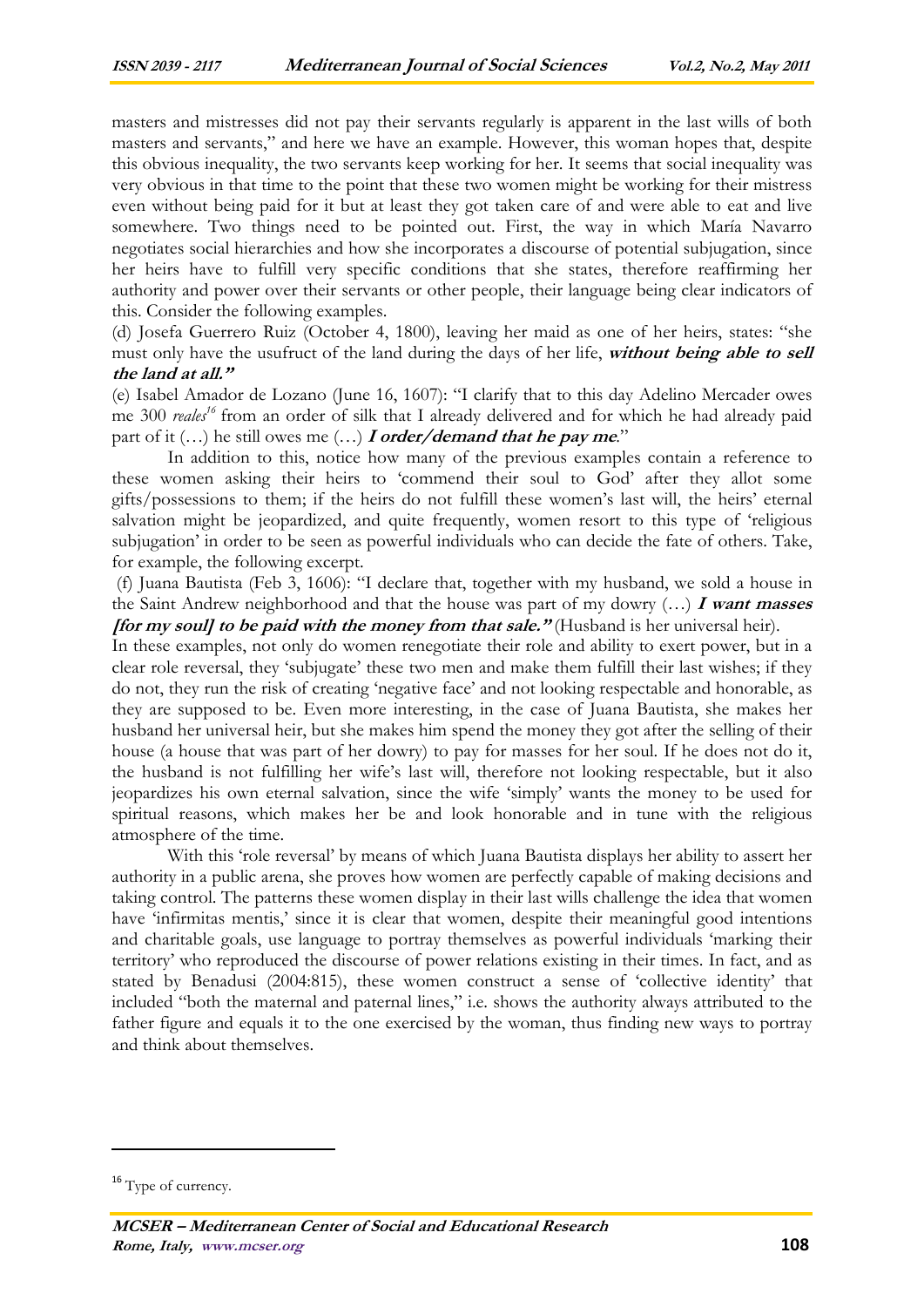## **3. Conclusions**

The study of female testaments of women from Murcia from the  $16<sup>th</sup>$  to the  $20<sup>th</sup>$  century reveals very interesting facts about how their social environment shaped their lives, and also, how they managed to get through it, challenging at, at the same time, reproducing the patters of power relations that surrounded their lives in a society where male interests prevailed. Even in these circumstances, we have noticed how these women show maturity, firmness in their decisions, cohesion and clarity of mind when specifying their belongings and to whom they should go. Regardless of their social status, these testaments portray women as conscientious, fair and balanced individuals that do their best to distribute their possessions equitably among their heirs. Their sense of piety and fairness makes them show more gestures of solidarity towards those who might be disadvantaged within society, and regardless of the century, all women show solid, respectful and loyal feelings towards those who helped them and contributed positively to their lives. This is also the means through which women negotiate social hierarchies and use this to their own advantage, i.e. to serve the purpose of creating positive face and showing publicly that they are powerful and they have gained respect. Language is definitely used to negotiate and redefine power, and in Bourdieu's terms, the testament itself is the 'field' where they present themselves as power holders, even when this might include the perpetuation of social distance that, paradoxically, positions them in a "dominant" role. The study of these documents show women equally interested in their 'being' and in their 'perceived being,' thus focusing with similar intensity in their charitable endeavors as well as in their more 'worldly' intentions. We have seen how by safeguarding the more disadvantaged, women show their take in redefining their relationships and affections and 'imposing' their view on the matter.

In spite of the formal constraints of the document, and regardless of their social and cultural status, these testaments became the tool through which these women were able to 'tell their stories,' and to make everyone aware of their fears, "aspirations, desires and choices," in Benadusi's words (1992:806), that is, define their place within society and redefining social relations. Specifying who gets what and in which amount, revealing their religious preferences and what should be done about them once they die, acknowledging their gratitude towards those who were kind to them and rewarding them for it was probably one of the few ways in which women were able to exercise some sort of 'authoritarian discourse' (i.e. they were able to impose their will) in a context where they were not precisely encouraged to do so. Within the limits imposed by the very fixed format of the testaments, these women are able to say 'this is I, this is what I think, and this is how I want it done.'

Of course, an interpretation of such level of assertion in the same way that a male would do at that time in history needs to be taken with caution, especially given the amount of testaments analyzed and the need to conduct more research and contextualize it within the appropriate parameters. As specified by Thomas (1992:83), "it is misleading […] to write the history of women [just] as a series of advances and retreats on [the equality] front. Equality itself needs to be historicized. […] The problem is to explain how the law shaped relations between men and women and to show how statuses concerning women illustrate their complementary role in a system defined by the rights of men." What the reading of these testaments definitely tells us about the role of women and their position within their society is that women used testaments as a platform to present themselves and be seen as part of the public space, something traditionally reserved for men.